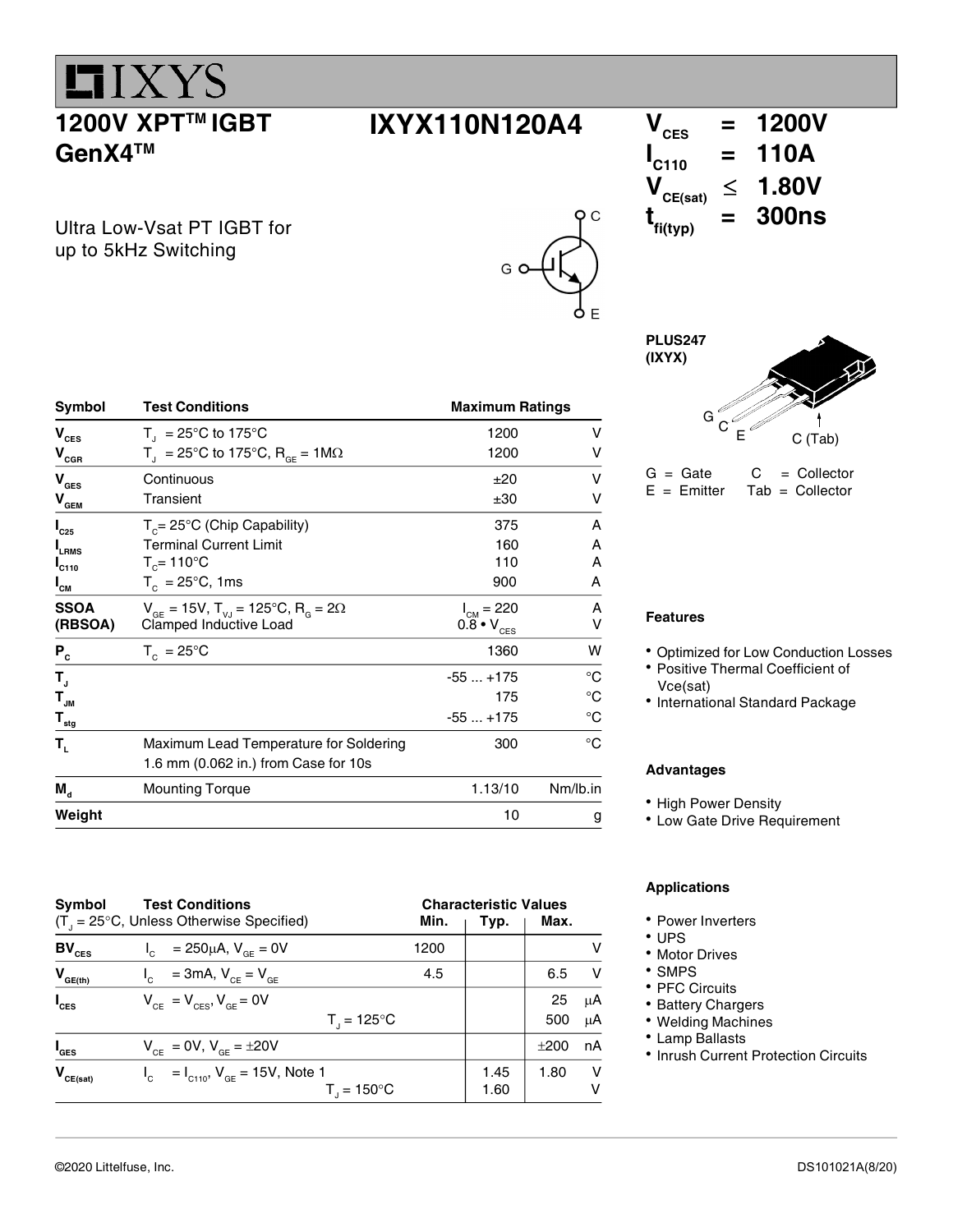|                                                | $\Lambda$ I J                                                                                      |      |                                      |               |
|------------------------------------------------|----------------------------------------------------------------------------------------------------|------|--------------------------------------|---------------|
|                                                | <b>Symbol Test Conditions</b><br>$(T_{\text{d}} = 25^{\circ} \text{C}$ Unless Otherwise Specified) | Min. | <b>Characteristic Values</b><br>Typ. | Max.          |
| $g_{\rm fs}$                                   | $I_c = 60A$ , $V_{ce} = 10V$ , Note 1                                                              | 48   | 80                                   | S             |
| $\mathbf{C}_{\text{ies}}$                      |                                                                                                    |      | 6030                                 | рF            |
| $\mathbf{C}_\mathrm{oes}$                      | $V_{CF} = 25V$ , $V_{GF} = 0V$ , $f = 1MHz$                                                        |      | 340                                  | рF            |
| $\mathbf{C}_{\text{res}}$                      |                                                                                                    |      | 225                                  | рF            |
| $\mathbf{Q}_{\text{g(on)}}$                    |                                                                                                    |      | 305                                  | nC            |
| $\mathbf{Q}_{_{\mathbf{ge}}}$                  | $I_c = I_{c110}$ , $V_{GE} = 15V$ , $V_{CE} = 0.5 \cdot V_{CES}$                                   |      | 58                                   | nС            |
| $\mathbf{Q}_{\underline{\mathbf{gc}}}$         |                                                                                                    |      | 148                                  | пC            |
| $\mathbf{t}_{\mathsf{d}(\mathsf{on})}$         |                                                                                                    |      | 42                                   | ns            |
| $t_{\rm r1}$                                   | Inductive load, $T_1 = 25^{\circ}C$                                                                |      | 36                                   | ns            |
| $E_{\rm on}$                                   | $I_c = 50A, V_{GE} = 15V$                                                                          |      | 2.5                                  | mJ            |
| $\mathbf{t}_{\mathsf{d}(\mathsf{off})}$        | $V_{CE} = 0.5 \cdot V_{CES}$ , R <sub>G</sub> = 1.5 $\Omega$                                       |      | 550                                  | ns            |
| $t_{fi}$                                       | Note 2                                                                                             |      | 300                                  | ns            |
| $\mathsf{E}_{\mathsf{off}}$                    |                                                                                                    |      | 8.4                                  | mJ            |
| $\mathbf{t}_{\text{d}(on)}$                    |                                                                                                    |      | 35                                   | ns            |
| $t_{\rm ri}$                                   | Inductive load, $T_{\parallel}$ = 150°C                                                            |      | 33                                   | ns            |
| $\mathsf{E}_{\scriptscriptstyle{\mathsf{on}}}$ | $I_c = 50A, V_{GE} = 15V$                                                                          |      | 4.4                                  | mJ            |
| $\mathbf{t}_{\mathsf{d}(\mathsf{off})}$        | $V_{CE} = 0.5 \cdot V_{CES}$ , R <sub>G</sub> = 1.5 $\Omega$                                       |      | 700                                  | ns            |
| $t_{fi}$                                       | Note 2                                                                                             |      | 590                                  | ns            |
| $E_{\text{off}}$                               |                                                                                                    |      | 14.0                                 | mJ            |
| $\mathbf{R}_{\text{thJC}}$                     |                                                                                                    |      |                                      | 0.11 °C/W     |
| $R_{thCS}$                                     |                                                                                                    |      | 0.15                                 | $\degree$ C/W |

### Notes:

 $HIVVC$ 

- 1. Pulse test,  $t \le 300 \mu s$ , duty cycle,  $d \le 2\%$ .
- 2. Switching times & energy losses may increase for higher  $\mathsf{V}_{\mathsf{CE}}$ (clamp),  $\mathsf{T}_{\mathsf{J}}$  or  $\mathsf{R}_{\mathsf{G}}$ .

Littelfuse reserves the right to change limits, test conditions, and dimensions.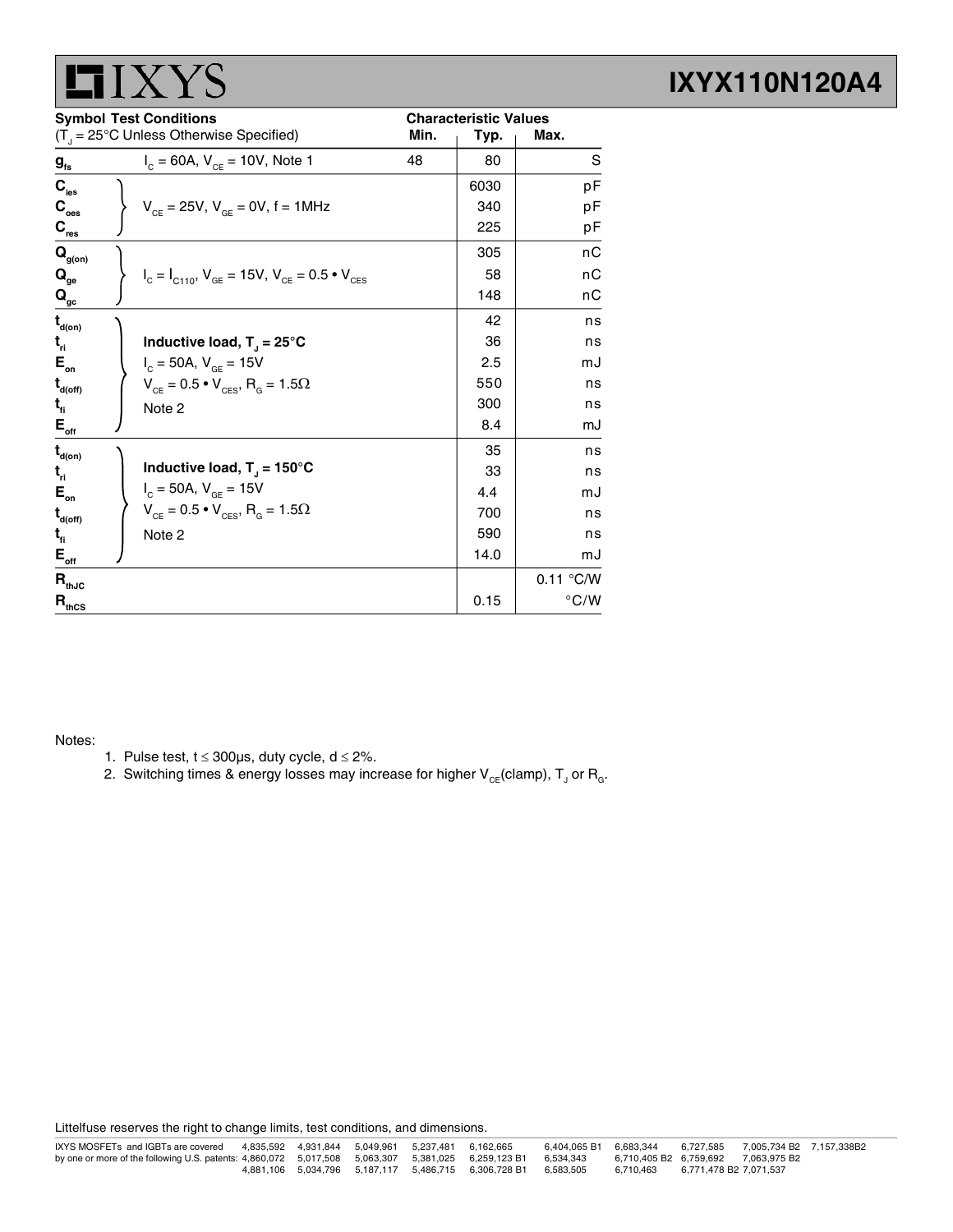



Fig. 3. Output Characteristics  $@T_J = 150°C$ 







Fig. 2. Extended Output Characteristics  $@T_J = 25^{\circ}C$ 



Fig. 4. Dependence of V<sub>CE(sat)</sub> on Junction Temperature





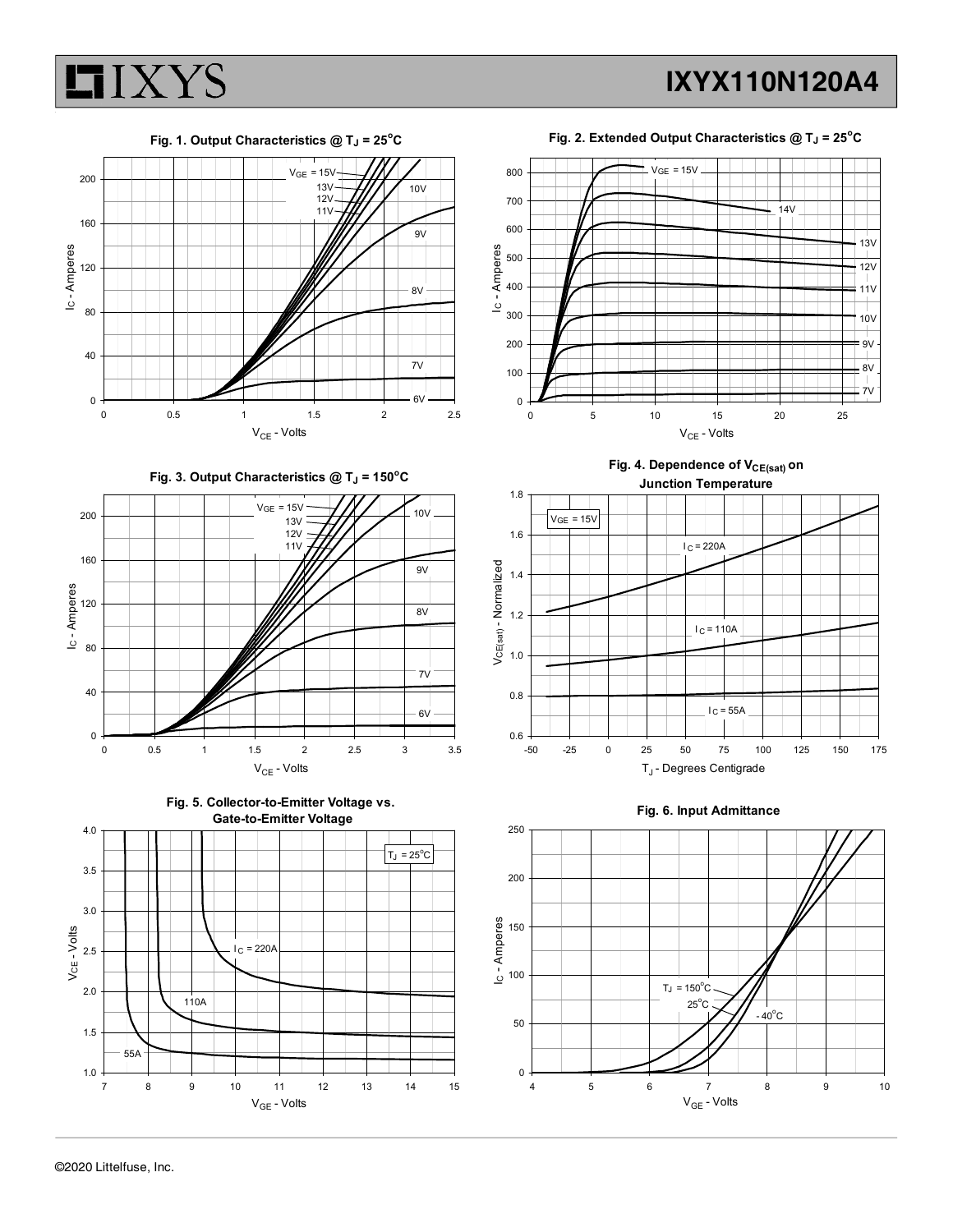

Fig. 7. Transconductance







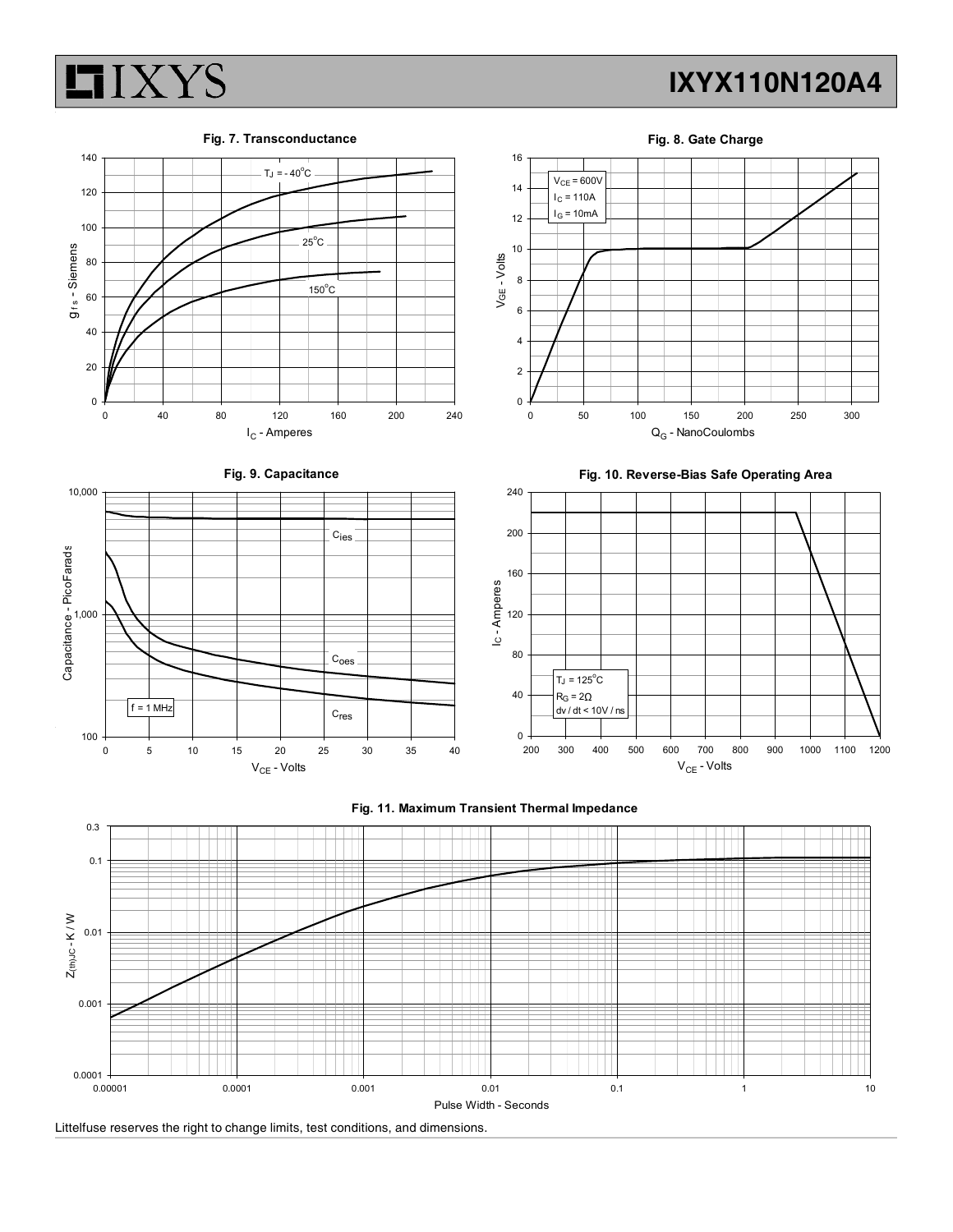











Fig. 15. Inductive Switching Energy Loss vs.





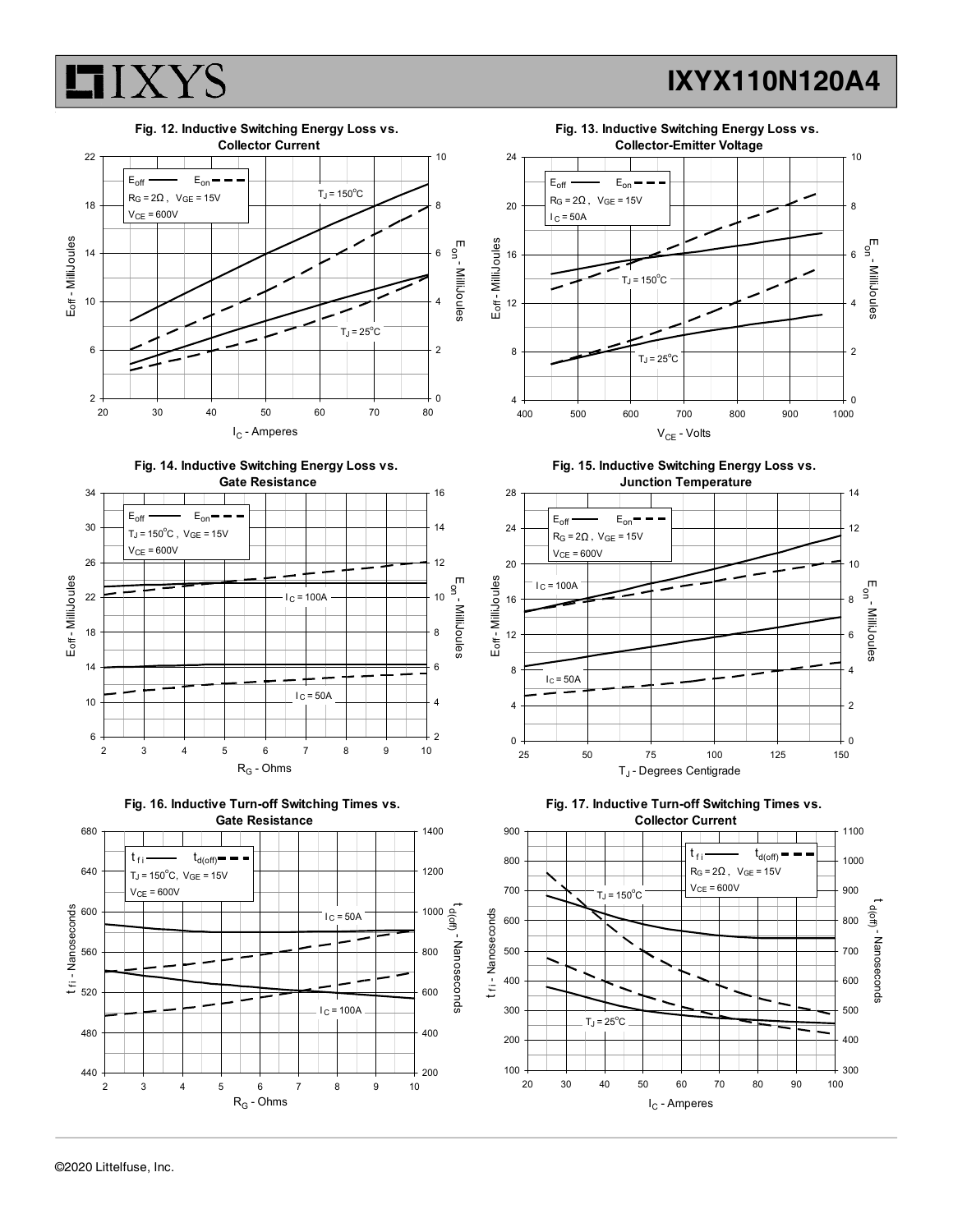

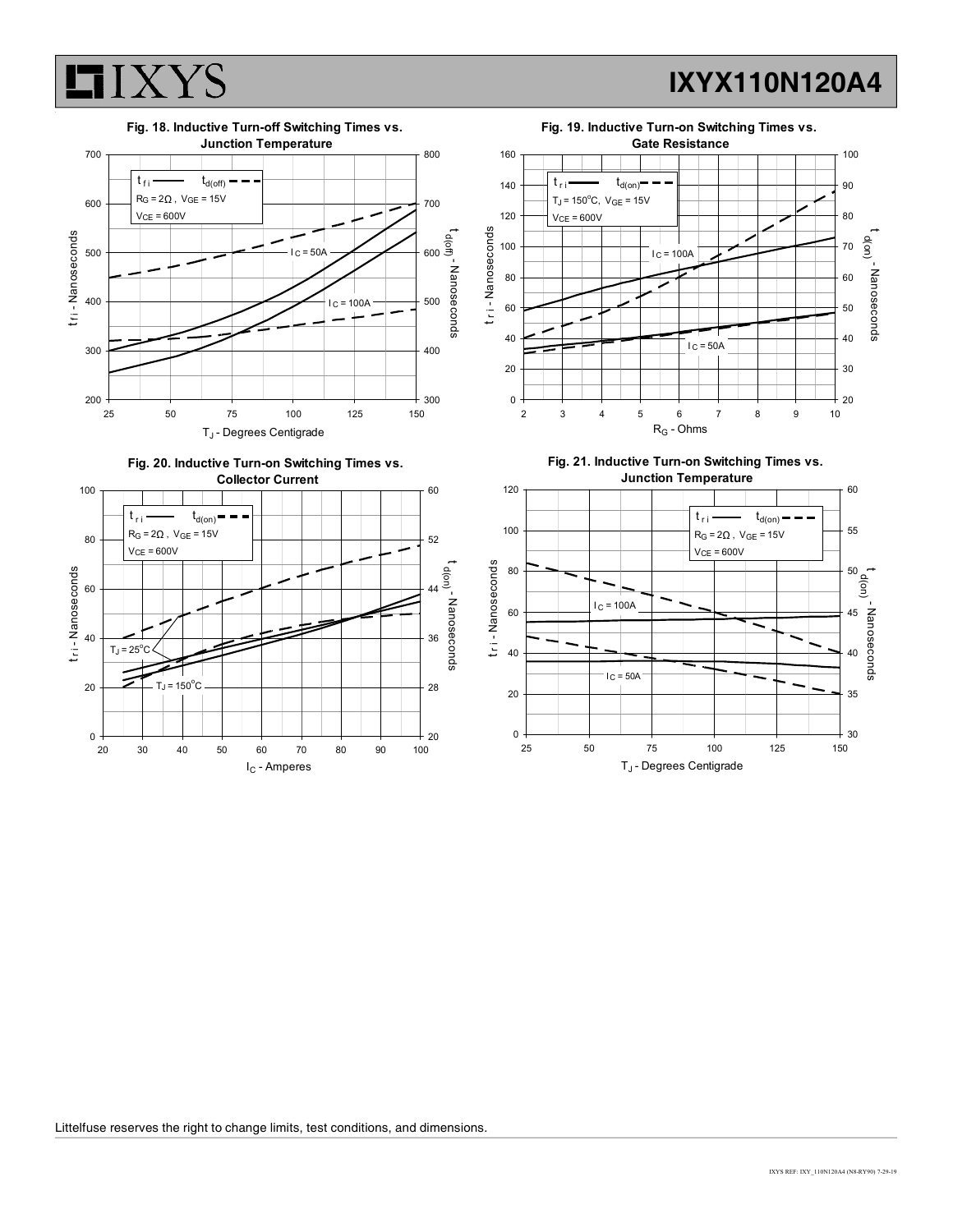